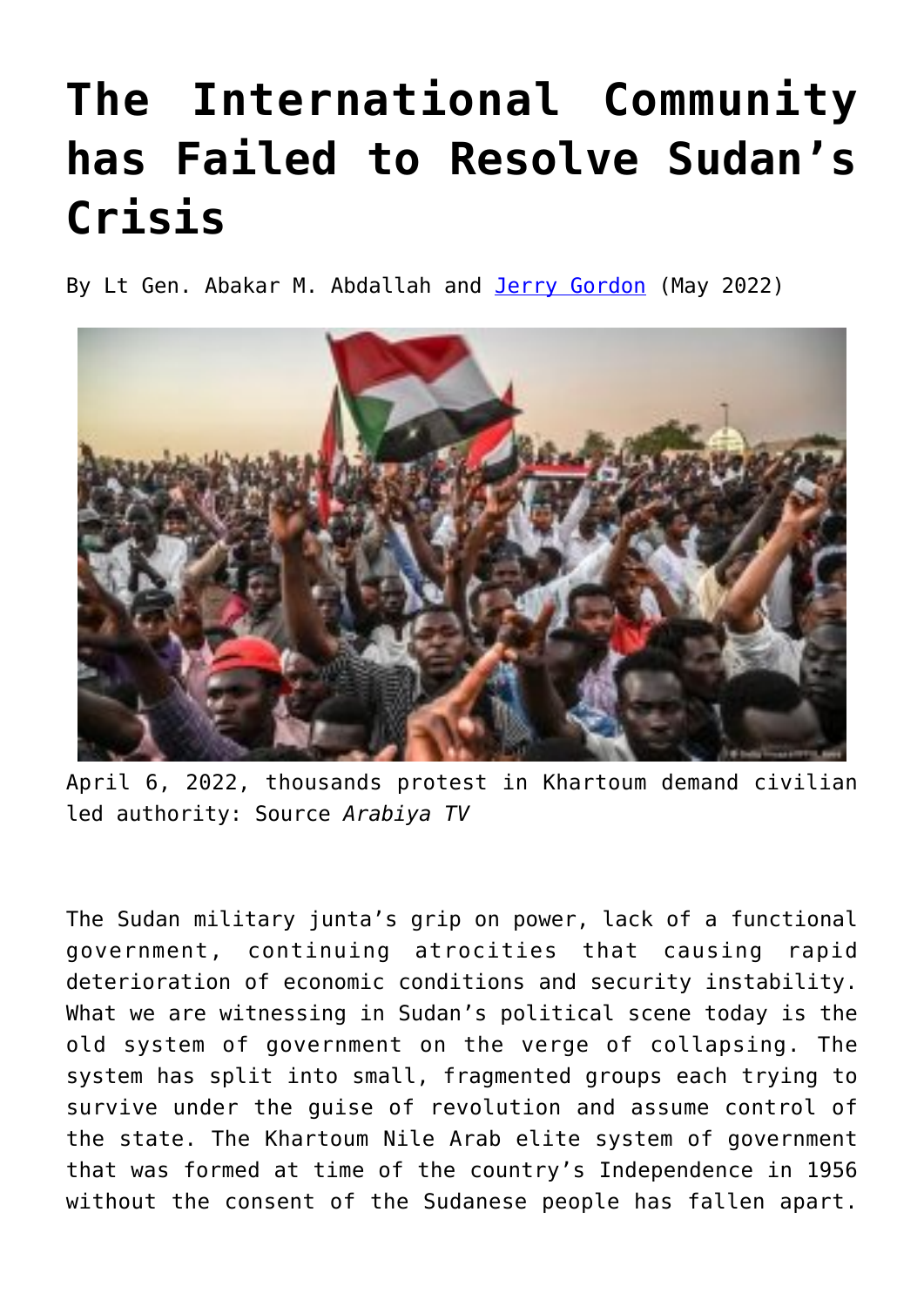The Arab tribal regime that was led by a coterie of people with Jihadist forbearers who imposed their identity by force on a majority black African indigenous population with multicultural background is now disintegrating. The strategy to implement their vision was whoever tried to resist this idea was to be exterminated.

With Islamist doctrinal objectives in mind, they fomented genocidal civil wars against Southern Sudanese in 1955. South Sudan seceded but surprisingly the policy of extermination of the indigenous population of Sudan continued in Darfur, Blue Nile, Beja (Red Sea Province) and the Nuba mountains. Successive Arab Nile valley elite regimes who ruled the country claimed the lives of some 2 million Southern Sudanese prior to their independence in 2011. An estimated 2 million more have been killed in the four indigenous conflict regions and the central region of the country. The policies formulated by tribal and religiously jihad-obsessed sheiks dominating the country's indigenous population have brought Sudan to its current condition. A country rich in natural resources and diverse population became a failed state dependent on international relief aid for its survival.

International Community Approach to Resolve Sudan Crisis

The reality is that the Middle East oil-rich Arab states, especially the Emirates, Saudi Arabia, Egypt, the UN, African Union (AU) and the Intergovernmental Authority on Development (IGAD) have failed to resolve the Sudan crisis by returning to the period prior to the October 25, 2021, coup. Furthermore, they mistakenly thought they could maintain the military junta that possesses similar views of Arab supremacist ideology to remain dominant in power. The junta is continually committing genocidal war crimes and crimes against humanity in Sudan, notably in Darfur. The perpetrators of genocide cannot be part of the solution because they are the principal actors causing instability. Furthermore, the solution to Sudan's crisis cannot come through Sudanese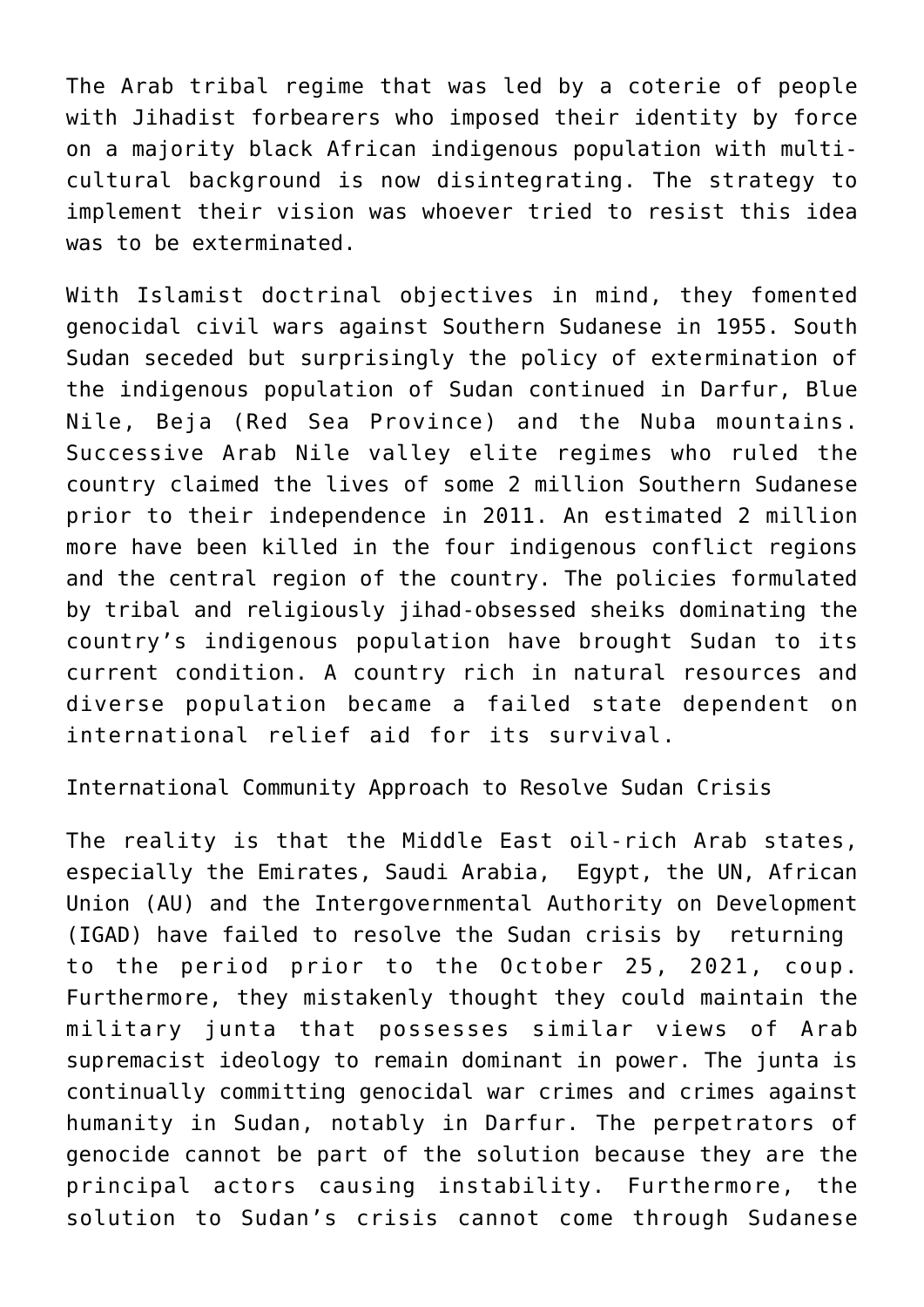fractious political parties. They constitute a weak coalition motivated through personal family and tribal interests with allegiance to foreign Islamist religious sects and autocratic Arab Middle East oil-rich sheikdoms. Because of such behaviors, these Sudanese Nile Valley elitist parties never agree on anything. Notwithstanding, the genocidal security apparatus controlled by the military junta, remnants of the former Bashir-led Muslim Brotherhood regime, are by their nature subversive agencies who disrupt domestic peace and tranquility. Since the country's founding and independence, Sudanese have never seen peace and stability under the regimes of these Islamist groups.

A good example are the political parties under the umbrella Forces of Freedom and Change (FFC) who joined hands with the Transitional Military Council (TMC) that killed hundreds of protesters and dispersed the protest-sit-in in Khartoum in December 2019. Members of FFC who represented the protesters during the negotiations did not protest the killings that occurred before the army headquarters. All while they quietly shared the government with the TMC. This and the October 25, 2021, coup by the junta leaders, caused the Sudan resistance forces to lose confidence in the military, rejecting sharing any government with them. They denounced Sudan's old political parties and the FCC participation in any future government.

Instead of supporting this dysfunctional and pernicious system in Sudan, the international community should support resistance groups that espouse possible regime change. It should establish a transitional system of government under the rule of law accountable to a civilian authority to prepare the country for international supervised transparent democratic elections.

Through the United Nations Integrated Transition Assistance Mission in Sudan (UNITAMS); the international community has witnessed ongoing atrocities. The UNITAMS, operating under Chapter six of the UN mandate, has no powers to prevent the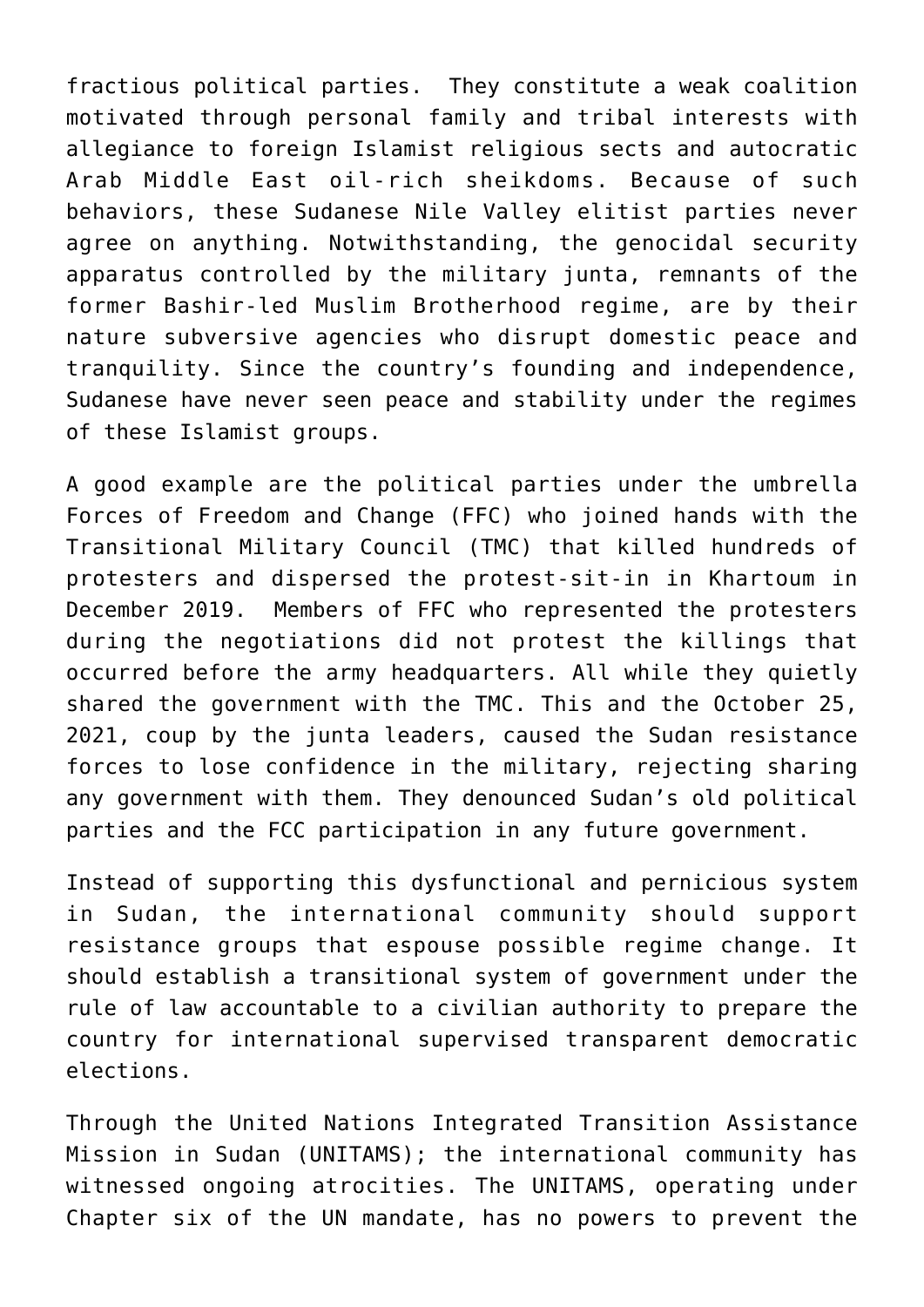ongoing killings. Thus, the Special Representative of the Secretary General (SRSG) has no authority to stop the RSF/Janjaweed commanders from committing atrocities and causing political and social unrest disrupting the pastoral and economic livelihoods of people in Sudan. The SRSG, Mr. Volker Perthes,' report to the UN Security Council on March 28, 2022, provided details on the deteriorating security situation and living conditions in Sudan under the October Coup junta. Similar to imprisoned former Sudan autocratic President Omar Bashir, the Chairman of Sudan's Transitional Military Council, General Abdelfattah al Burhan protested the report findings accusing the UNITAMS SRSG of intervening in Sudan's internal affairs. He called Perthes a liar and threatened to expel him from Sudan. This wasn't the first time Sudan's oligarchic rulers expelled a UN official. President Bashir expelled the UN Envoy Mr. Jan Pronk in October 2006, when he spoke about the government security forces committing brutal atrocities in Darfur. By threatening to expel a UN official, General Burhan is defying the international community by disregarding and dismissing the world order. Burhan brazenly reiterated that he would hand over power to anyone, except to an elected civilian government. A transition to a civil government that he dismantled and overthrew that effectively ceased to exist.

The regional and global organizations including UN, AU, as well as IGAD, have categorically failed to correctly address the root causes of Sudan's crisis and find lasting solutions. Moreover, autocratic Middle East states in addition to Egypt have perpetuated Sudan's dysfunctional regimes as reflective of their national interests. They fostered and supported successive failed autocratic regimes in Sudan since its independence. This policy was dramatically reflected in the overthrow of the Transition Sovereignty Council by the military junta in October 2021. The question is if this failed strategy did not work in the past, how can it work now?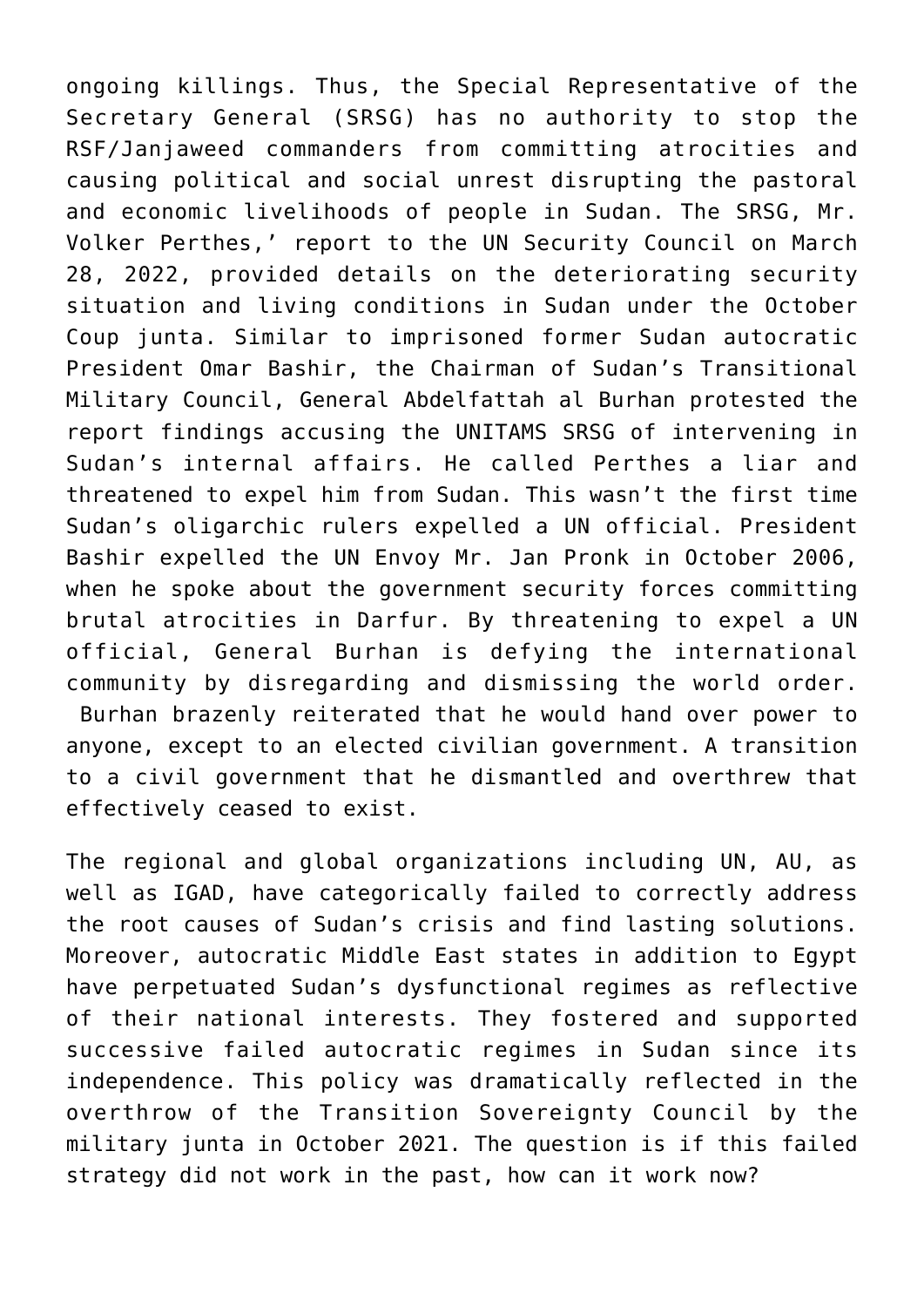These international groups want to solve the crisis by maintaining junta leaders Generals Burhan and Hemeti in power to be part of the solution, which is unacceptable. Their mediators presented proposals that did not answer the demands of Sudanese resistance groups for removal of the genocidal regime generals and barring Sudan's corrupt political parties from participating in any future government. This is the main reason their efforts failed to develop lasting solutions. All Sudanese resistance groups, whether politicians, ordinary people, activists, social media, non-signatory armed resistance movements, including the Sudan United Movement, demand the military must cede power to civilian authority. Today's Sudanese are wiser. They are aware of the tricks and deceptions played by the military generals and the political parties during the period of Sudan's previous uprisings, especially during the December 2018 revolution.

As noted earlier Arab states have continually supported successive oppressive regimes in Sudan. They backed Bashir and the current military junta regime. Surprisingly, Israel condoned this through secret exchanges between Jerusalem and Khartoum in furtherance of realizing another Abraham Accord. All while ignoring the military junta killings of protesters and RSF/Janjaweed committing jihad against villages in Darfur. The Abraham Accords with majority Sunni Muslim Emirates and Kingdoms are vital to Israel as a bulwark against the hegemonic nuclear ambitions of the Shiite extremist Islamic Republic of Iran. In the case of Sudan, why support the junta's genocidal exploitative policies when this Accord could only be realized through negotiations with a legitimate government elected and led by civilian authority?

We urge our Israeli brothers cease dealing with a military regime allied with Putin's Russia whose paramilitary Wagner Group is training genocidal RSF/Janjaweed militias and other Sudan Security forces who continually attack and oppress the innocent people of Sudan. Moreover, Israel's engagement with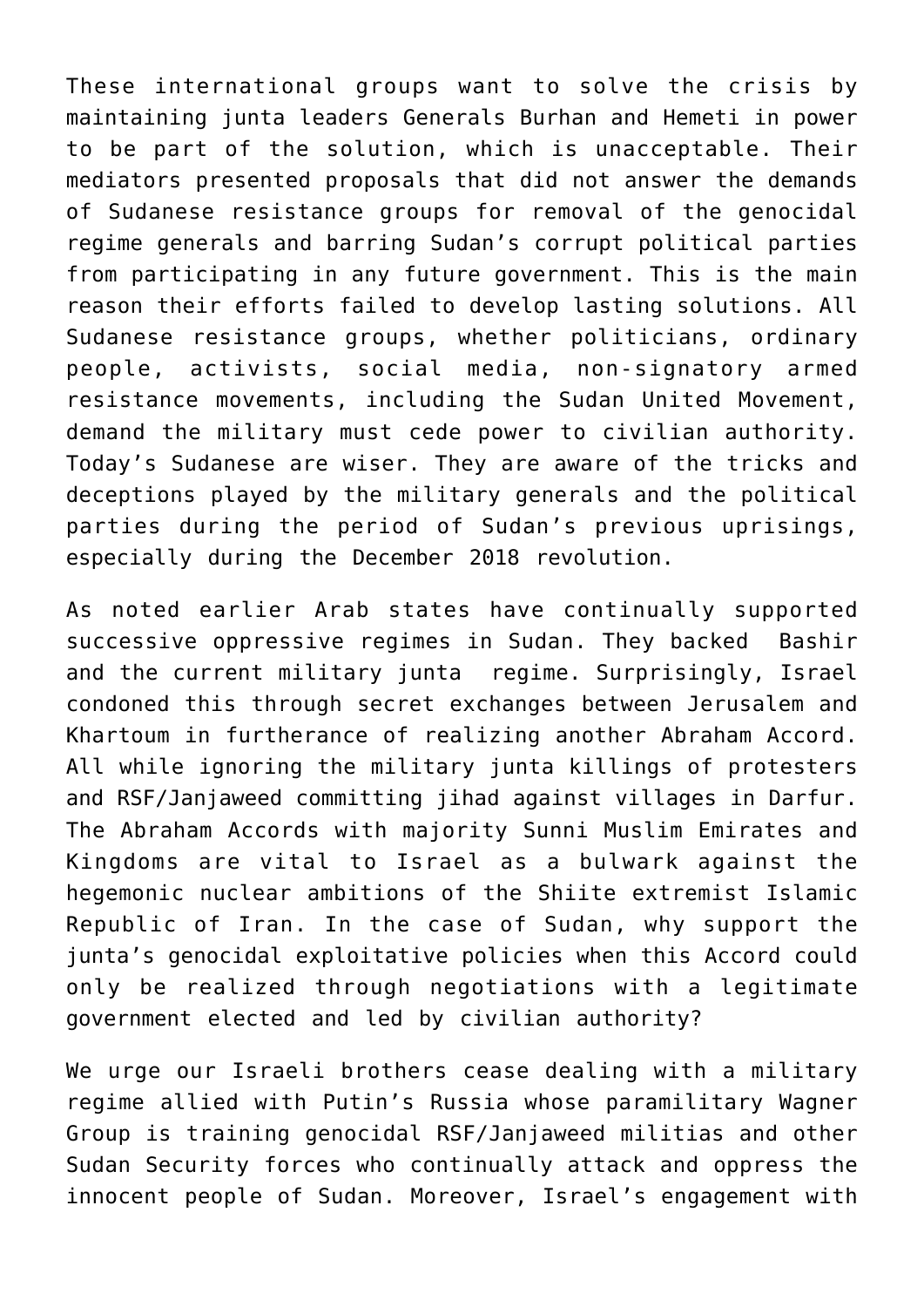Sudan's military junta implies support for the oppressive regime's atrocities and death of innocent peaceful protesters. Instead, Israel should assist Sudanese resistance forces to put an end to the despotic regime facilitating transition to a democracy under the rule of law exemplified by Israel's vibrant form of government.

Many thought that following RSF/Janjaweed commander and Coup leader Gen. Mohammed Dogolo aka Hemeti's visit to Moscow coinciding with Russia's invasion of Ukraine; the US would have reacted strongly. Washington's silence was only broken on March 21, 2022, when the US Department of the Treasury's Office of Foreign Asset Control (OFAC) imposed sanctions on Sudan's Reserve Central Police (CRP) for human rights violations. The CRP was suspected of using overwhelming force against protesters. Despite the CRP being a minor force in Sudanese security forces structure; nevertheless, the action was a positive move by the US. OFAC recommended that the Biden Administration take additional strong sanctions against Sudan's coup leaders to force them to relinquish transitional power to civilian authority. By remaining in control, Sudan's military junta will simply adopt former President Bashir's tactics that evaded US sanctions for over twenty years while he committed heinous crimes.

Release of Ghandour Conspiracy Enabling National Congress Party Return to Power

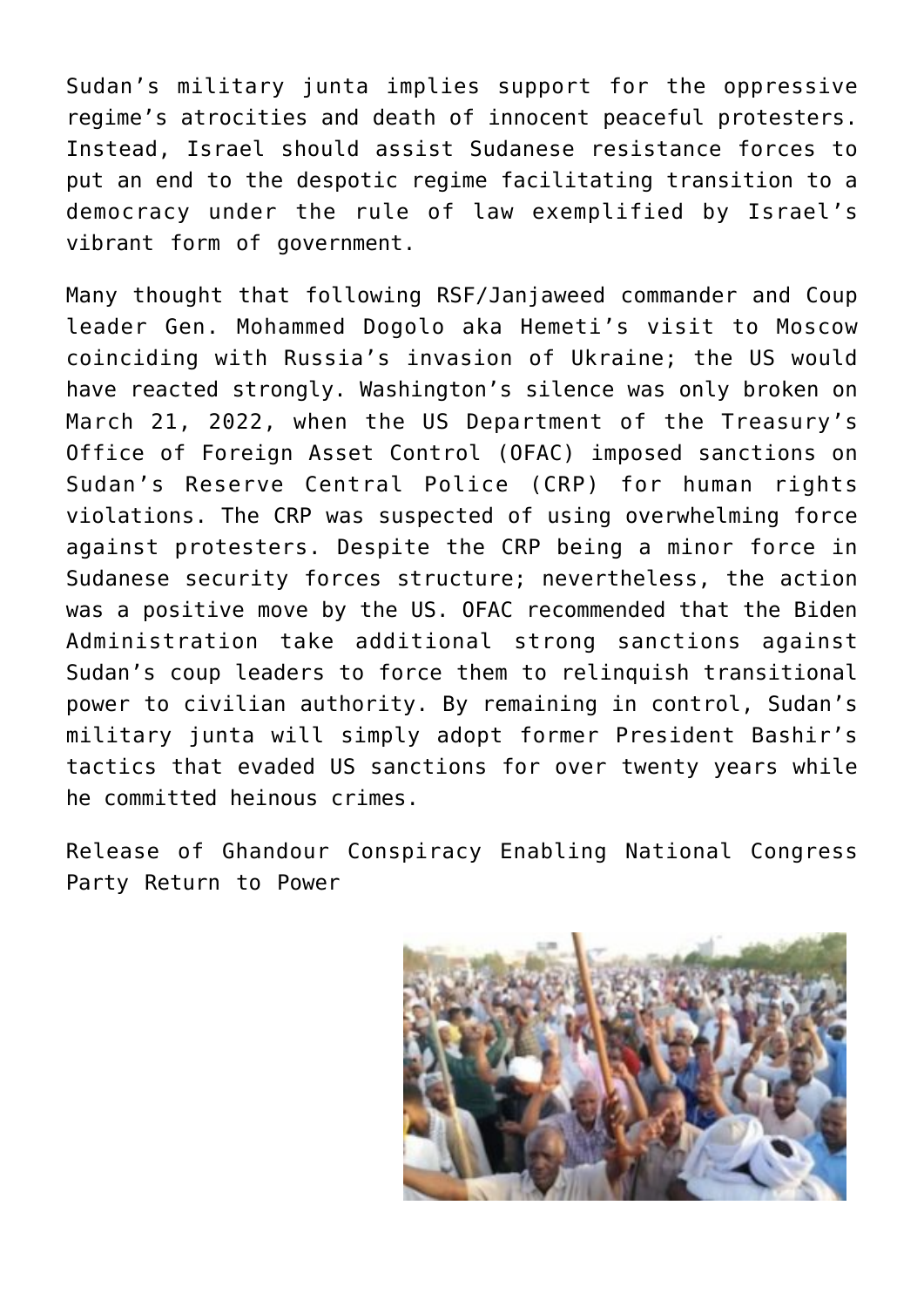Following the release of Ghandour, tens of thousands of Islamists gathered for Ramadan breakfast in the memory of the Battle of Badr in Khartoum, April 9, 2022.

The military junta evaded at every turn its responsibility to create a civilian government; Instead, it actively supported the return to power of the National Congress Party (NCP). They released 12 top members of the NCP without answering for their crimes.

There is the example of Dr. Ibrahim Ghandour, who was accused of carrying out war against the state and supporting terrorism. Ghandour who was Sudan's Foreign Minister during Bashir's rule became the NCP leader following the fall of Bashir in April 2019. Ghandour, head of the dissolved National Congress Party, told Al Jazeera TV that his release on April 9, 2022, was an historic day. He praised the Sudanese judiciary system ignoring thousands of victims who have not seen justice in Sudan. Ghandour and 9 others were arrested and put in custody on November 19, 2020, accused of "provoking war against the state" , specifically a coup against the transitional authority. He was released briefly in October 2021 only to be imprisoned again. Why was he released in the first place? Among those released was the former Governor of East Darfur, Anas Omer, who was addressing a group of Janjaweed militias in May 2017 captured in a [video clip](https://www.youtube.com/watch?v=ctEFS22k9WM) saying "a bullet cost 7 Sudanese pounds which is more expensive than a rebel." He ordered the RSF/Janjaweed militias to kill the captive rebels without using bullets and "leave them to vultures and Hyenas to eat them."

Subsequent to the release of Ghandour, a meeting was held between the Political and Media Committee of the National Congress Party, RSF/Janjaweed and the Forces of Freedom and Change B Group represented by Mubarak Ardoul. Instructions to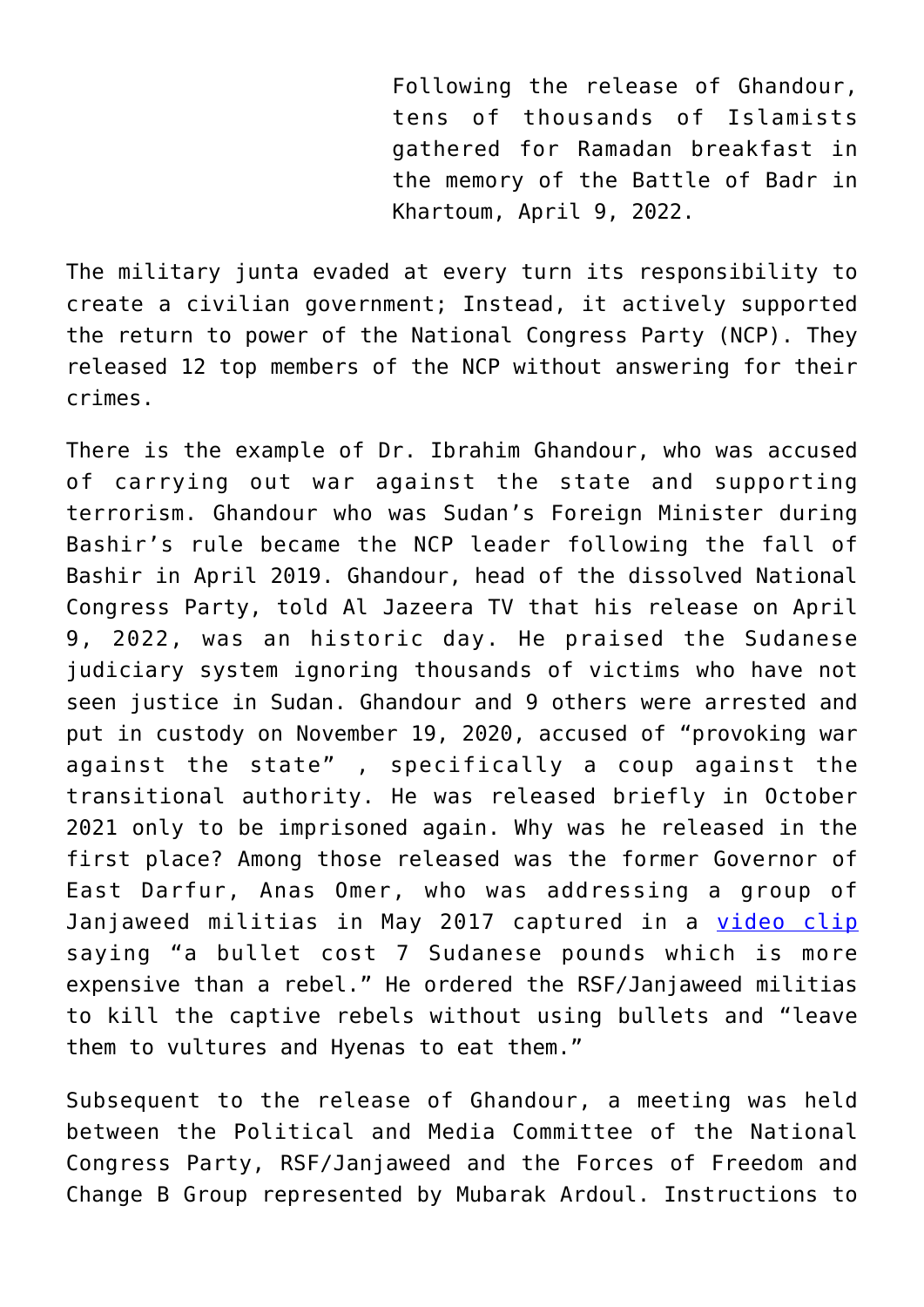release 12 top members of the NCP from prison came directly from Hemeti. A Brigadier General, a commander in the RSF/Janjaweed stated during the meeting that the NCP will be part of the RSF/Janjaweed and they were to follow instructions from Hemeti. The General also indicated that they challenged both the judiciary and the army to release Ghandour and those with him without charges who were accused in a case punishable by death. Moreover, he said that according to the agreement, they will work with RSF/Janjaweed. This was not a surprise for Ghandour who praised Sudan's corrupt judicial system. It was clear that he was just trying to cover up his release which had not come through the judiciary but came directly from the RSF/Janjaweed General Dogolo aka Hemeti's orders. This cover up is consistent with tactics and tricks the NCP used to deceive the public.

The meeting also revealed that the military junta hired Russian media experts to work to enhance the image of Ghandour and his colleagues so that if they are released they would not face any criticism. This likely was the reason Ghandour was briefly released following the October 25, 2021, coup and imprisoned again. Russian media experts also worked with Sudanese social media to spread fake news. They [funded](https://www.alrakoba.net/31704742/%D9%85%D8%AE%D8%B1%D8%AC%D8%A7%D8%AA-%D8%A7%D9%84%D8%A7%D8%AC%D8%AA%D9%85%D8%A7%D8%B9-%D8%A7%D9%84%D9%85%D8%B4%D8%AA%D8%B1%D9%83-%D9%84%D9%84%D8%AC%D9%86%D9%87-%D8%A7%D9%84%D8%B3%D9%8A%D8%A7%D8%B3/) the Presidential Palace protest sit-in supporting the military junta coup.

Based on arguments presented in the meeting, Russians may have funded the overthrow of Sudan interim Prime Minister Hamdok of the transitional government through two companies, Miro Gold, and Koch Mining. Russia was actively involved behind the October 25 coup that deposed the transitional civilian government.

The NCP is aware that the media continued to play a vital role mobilizing their supporters in the neighborhoods to attack the youth of the other political parties. Moreover, they formed media groups to work in neighborhoods and mosques so that they can control peoples' committees in residential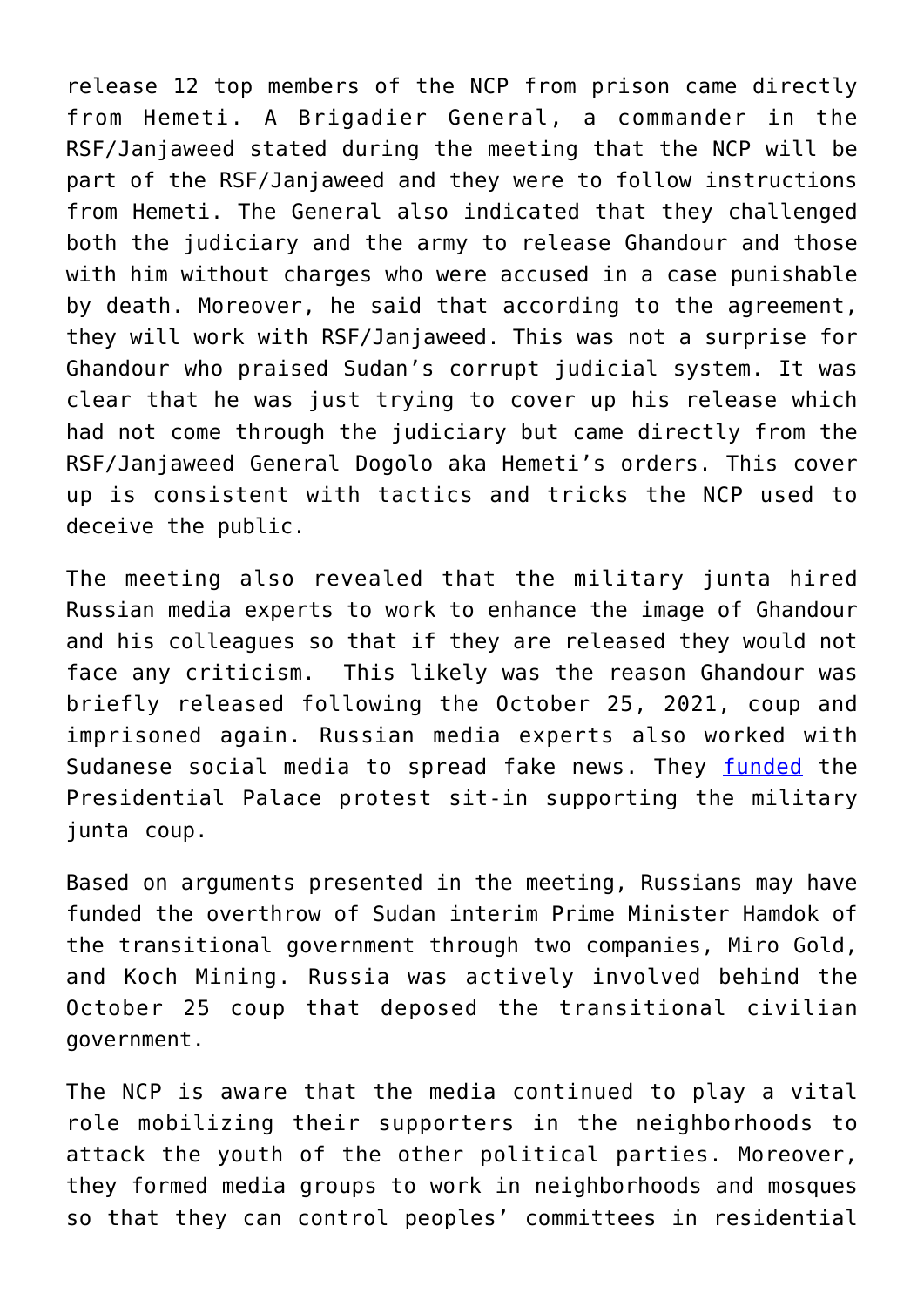areas. They promised to provide benevolent services such as gas, bread, Zakat or charity, and a bag of food normally distributed to those who are fasting during Ramadan. Further they planned to infiltrate sports clubs and areas where communities gather. The NCP still maintains control of mosques through imams. The NCP leaders met with Russian politicians and media figures, discussing dates for release of all detainees. Their ultimate plan is to closely cooperate with Russia against the interests of the US and the West. After the release of Ghandour and his associates, the NCP members began speaking openly in public, mobilizing their supporters despite the NCP being banned by the Transitional Sovereignty Council in the aftermath of the military seizure of power in November 2019, while the military junta said nothing. On Monday April 18, 2022, they formed what is so-called in Arabic Language, Tayar Al Islami (The Broad Islamic Trend). It is an umbrella of Islamic movements incorporating 10 Muslim Brotherhood factions and splinter groups with the exception of the Popular Congress Party who refused to join. The ten factions include: "The Muslim Brotherhood – the Global Organization, The Muslim Brotherhood-Sudan, The Just Peace Platform, Sudanese Islamic Movement, al-Nahda Movement, The State of Law and Development Party, the Future Movement for Reform and Development, the Reform Now Movement, the National Justice Party, and the Islamic Unity Initiative. The goals of this new alliance are to foster Islamic religion in the Sudan and unite with the world Muslim Brotherhood movement. They also [called f](https://altabia.net/2022/04/18/%D8%B9%D8%A7%D8%AC%D9%84-10-%D9%81%D8%B5%D8%A7%D8%A6%D9%84-%D8%A5%D8%B3%D9%84%D8%A7%D9%85%D9%8A%D8%A9-%D8%AA%D9%86%D8%AF%D9%85%D8%AC-%D8%AA%D9%86%D8%B8%D9%8A%D9%85%D9%8A%D8%A7/)or early elections in Sudan. Similar to previous NCP policies, they opened the door to join global Islamic movements.

Russia's Wagner Mercenaries Operating in Africa

Since 2011, Putin and his close collaborators have planned to project Russia's power by protecting Africa's corrupt leaders who granted access to exploit mineral resources. They sought to impose their influence through deployments of the mercenary forces of Wagner Group that provide security protection to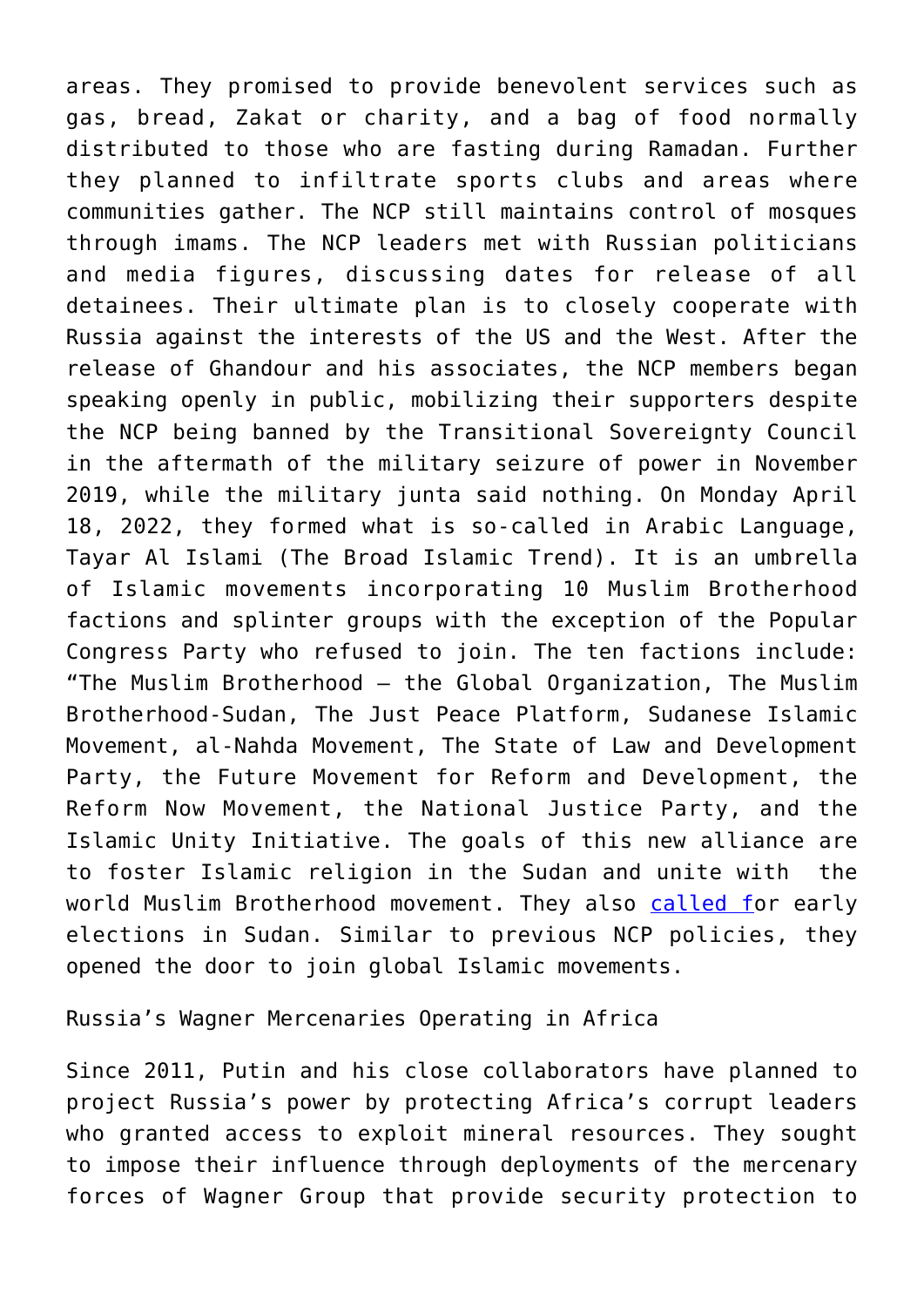some of Africa's most despotic corrupt leaders in exchange for precious natural resources.

In November 2017, Bashir met with Putin in Sochi suggesting to the Russian leader that Sudan would be Russia's "Key to Africa." The two leaders signed several deals including, economic, security cooperation and mining, as well as authorization for Russia to establish a naval base on Sudan's Red Sea Coast.

As a consequence of the Bashir Putin agreements, private Wagner Group paramilitary cadres arrived in Sudan shortly thereafter engaging in training Sudan's security forces including RSF/Janjaweed militias.

Russian companies began mining mineral resources in Sudan. Following Bashir's collapse, the Wagner Group seized the opportunity and established close relationships with RSF/Janjaweed leader General Mohamed Hamdan Dogolo (Hemeti). Wagner Group began working at the gold mines of Jebel Amir, North Darfur and Songo, South Darfur. Hemeti established a base for the Wagner Group in Amdafock and began dispatching troops to the Central African Republic and later to Libya in 2020. Wagner mercenaries are currently operating in several countries in Africa including Mali, Sudan, Libya, CAR, Mozambique, and Madagascar.

Similar to RSF/Janjaweed atrocities in Darfur, Wagner mercenaries were accused of committing heinous crimes in the Central African Republic and Mali, respectively. On March 14, 2022, Russian Wagner Group forces in the CAR attacked gold mine workers in Andaha, Braio killing 16 people. Additionally, they seized gold, motor-cycles, and looted the market. Another incident occurred in Mali in which Wagner soldiers coordinated with Malian troops killed 300 civilians in Moura town during military operations between March 27 and 31, 2022. These people were summarily executed accusing them of being Islamic militants. The Human Right Watch announced that the incident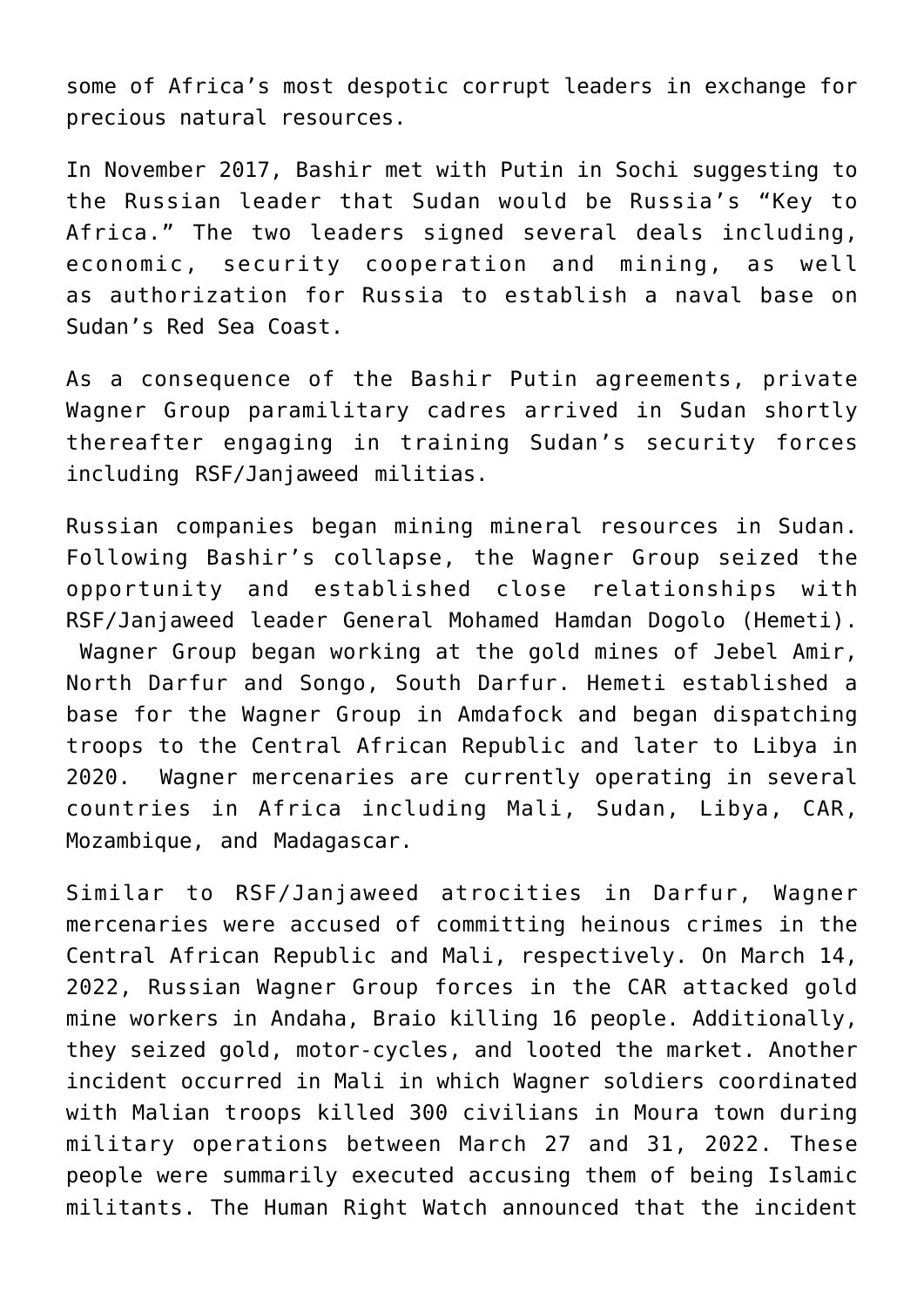was the single worst in its kind reported in the last 10 years.

RSF/Janjaweed continuing brutal attacks in South Darfur



Rapid Support Force/Janjaweed Rizeigat tribe during the attack on Fulani Villages. Translation of the Arabic Language attached on the picture of the vehicle: South Darfur. "Against the background of the killing of a rapid support officer, the Rizeigat tribe attacked the villages of the Fulani tribe with the help of the Rapid Support militias."

Control of natural resources may explain why the RSF/Janjaweed militias continue to wreak havoc in Darfur. Killing, raping, kidnapping, robbing, as well as appropriation of properties terrorizing and forcing villagers to leave these resource rich areas. Despite these continuing brutal atrocities in Darfur, the international community cares more about the Khartoum protests death toll that reached 93 since the October 25, 2021, coup.

By comparison in Darfur, over the period from March 27 to 31,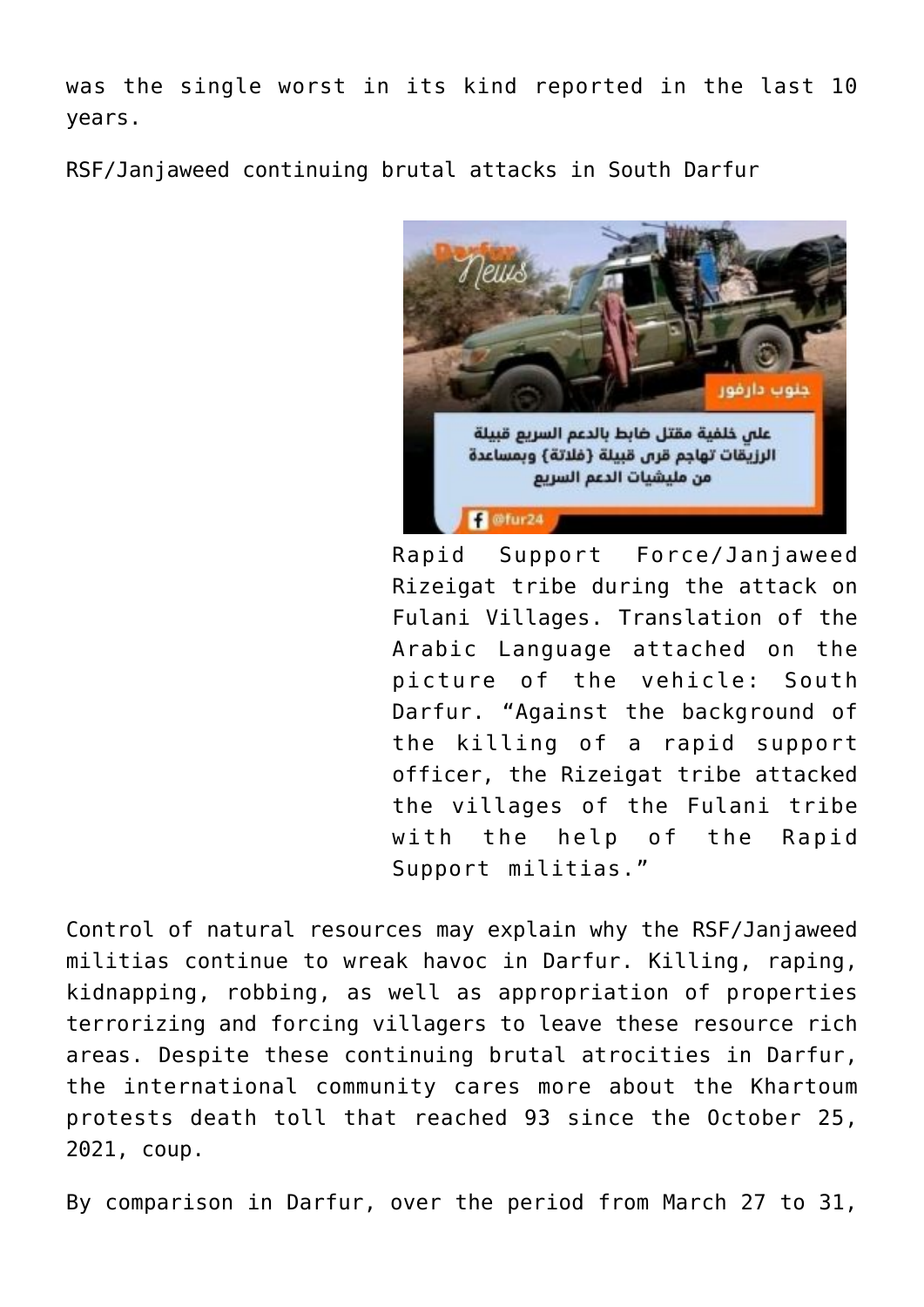2022 over 200 people – children, women, and elders – were killed. Several Fulani villages were burned by RSF/Janjaweed militias under the cover of chasing outlaws and tribal clashes in South Darfur.

The aggressors are believed to be relatives of Hemeti who are new settlers in the District of Buram, South Darfur. They were armed men riding horses, camels, motor-cycles, and RSF/Janjaweed militias' military trucks equipped with heavy weapons.

Attacks were carried out simultaneously in Sadoun, Shergeila and their surrounding areas targeting members of the Fulani ethnic group. According to *Sudan News 24*, they killed more than 85 people and wounded several others including women, children, and elders. Based on Fulani Sons Gathering Press Brief held in Khartoum on April 4, 2022, attackers from the Rizeigat tribe burned 100 Fulani homes and robbed 5,000 heads of livestock. A large number of families were affected by this brutality and remain without life support.

These brutal attacks were carried out as reprisal for the killing of a lieutenant, a member of RSF/Janjaweed from Rizeigat by unknown persons. Sources indicated the officer was involved in illicit drug trafficking and counterfeit money deals. He was shot and killed in a dispute with other traffickers while conducting this illegal trade. Even though an unknown person shot him, the Rizeigat falsely accused the Fulani.

To complicate the situation, Hemeti sent helicopter gunships under cover of "pursuing outlaws." In reality he intended to bombard and destroy more Fulani villages displacing its inhabitants. These are not the only killings recently that have taken place in Darfur.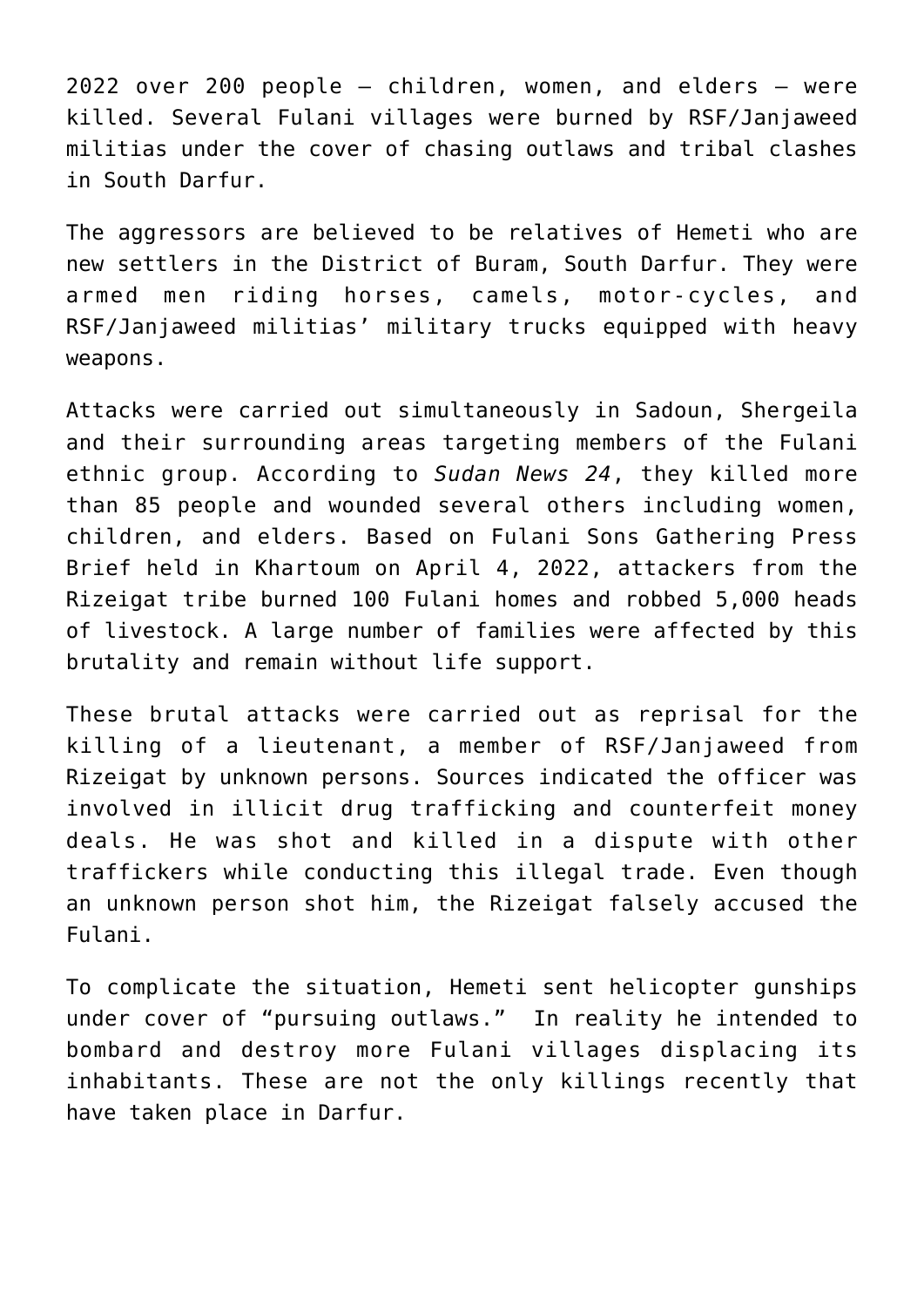On April 2, 2022, 6 people were killed in South Darfur by the same tribal RSF/Janjaweed militia. Additionally, 8 herders were killed as well as 5 wounded, including 3 women, in Martal, Eastern Jebel Marra.



For the last 3 months, some 400 people were killed in Jebel Moon, Western Darfur. 10,000 were forced to flee after their homes were destroyed. They were internally displaced or sought refuge in neighboring Chad.

On April 7, 2022, Sudan United Movement forces lost a Deputy Brigade Commander with 5 of his soldiers defending villagers from RSF/Janjaweed militias attacks in Adikong, Western Darfur Region. Armed with just AK-47s they fought for 3 consecutive days facing 70 pickup trucks of RSF/Janjaweed militia equipped with heavy weapons, reinforced by motor-cycles, horses, and camels.

These attacks are carried out by the RSF/Janjaweed militias, while Sudan's military junta deny these facts, saying that such attacks are carried out by outlaws or a third party. Following such razzias in Darfur by the RSF/Janjaweed, they falsely claim they will constitute a judicial committee to investigate an incident when such attacks are carried out. In reality no one has ever seen a result of any investigation. The RSF/Janjaweed militias continually commit these atrocities; surprisingly, no one questions them about their crimes.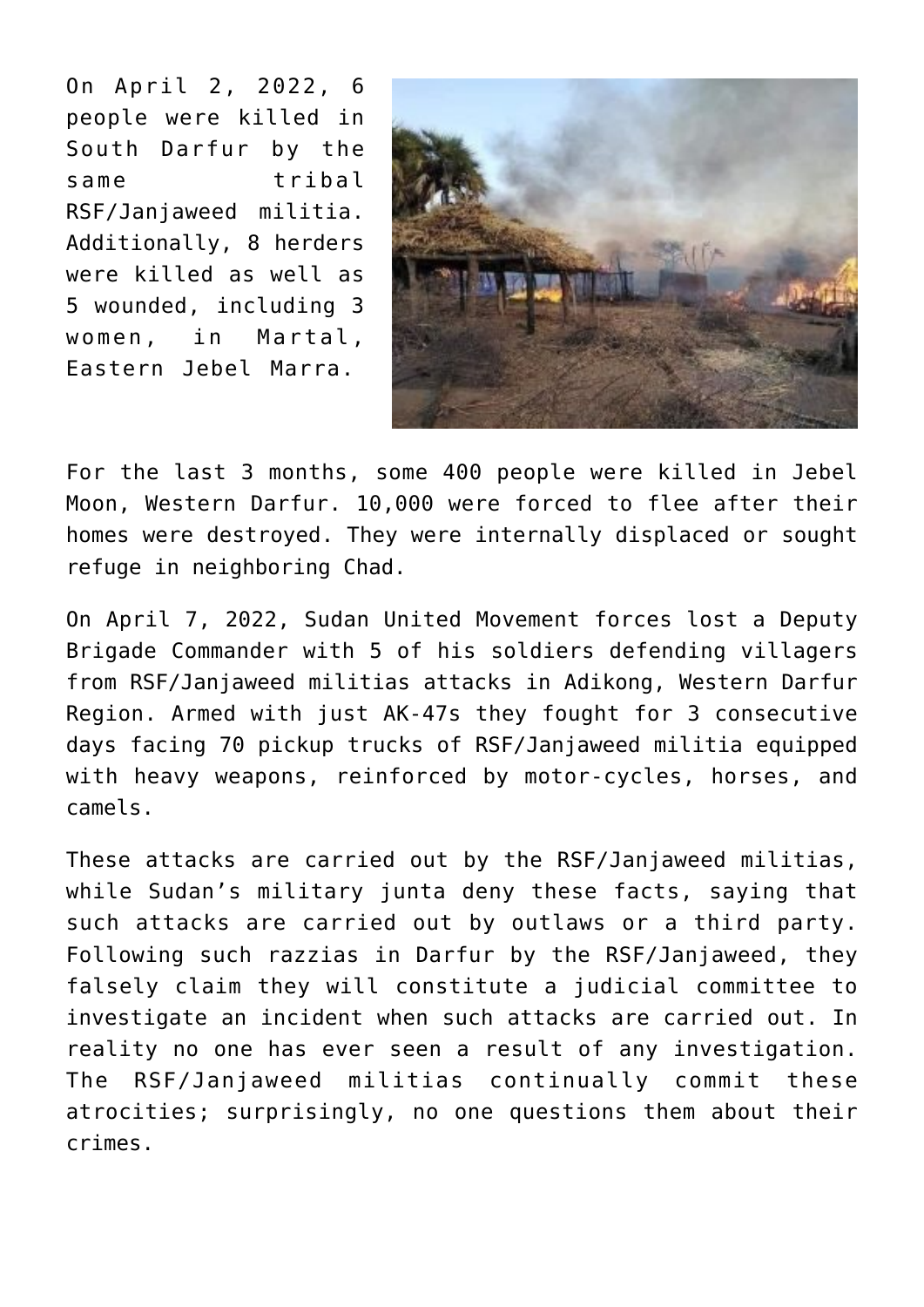**COMPUS ILLINGER** UIC OF THE SUD قوات الدب 1 سليمان اد 1/03/2021 0/03/2026 **Contract on the Clock of the Second Line Contract of the Contract Of the Contract of the Contract Of the Contract of the Contract Of the Contract of the Contract Of the Contract of the Contract of the Contract of The Cont** 

Rapid Support Force/Janjaweed militias' member's Identity Card captured by villagers during the attacks of Fulani village

Sudanese social media reported Hemeti with Russian assistance have surveyed Darfur by satellite and may have discovered significant gold and uranium deposits in the areas of Jebel Amir, Jebel Moon, and Songo. With an ambition to exploit these resources, General Dogolo aka Hemeti of the ruling military Junta agreed with the Wagner Group to expel villagers from these areas so that they could bring in mining equipment and explore for minerals. Hufrah al Nahas area in South Darfur has uranium deposits. Since 2020, people have seen Russians frequently flying into the area using Sudan's army helicopters.

Jihad erupts in Western Darfur: RSF/Janjaweed attacks Kireneck and Al Geneina

On April 24, 2022, Sudan's RSF/Janjaweed militias attacked Kereinik town, Western Darfur Region. A Preliminary report indicated that the militias killed 201 people including children, women, elders and injured 98 others. They looted and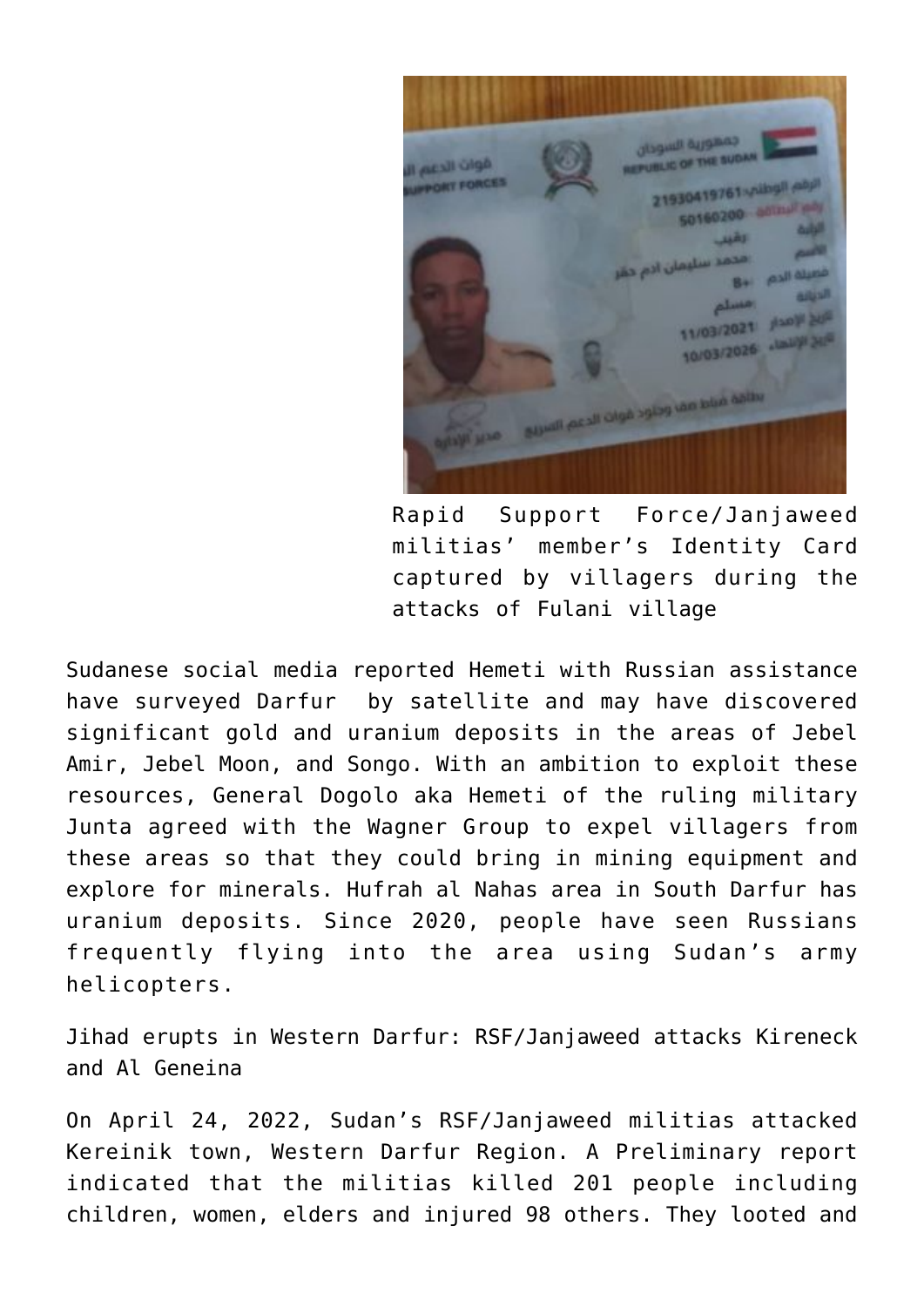burned the town including the market. The situation of the population is still unknown because the militias control the town. Searching for unidentified victims is in progress. This attack was planned and coordinated by Sudan's transitional military junta.

The first attack was carried out by the RSF/Janjaweed militias on April 22, 2022, but the villagers repelled it while defending their town. On April 23, 2022, the government sent a mixed security force that included units from the army, the Reserve Police, RSF/Janjaweed militias and two warplanes covering these forces for air reconnaissance. They deceived the people by deploying around the town spreading fake news that they came to

EUDEAL **FD DAPIN** EL SALAM **EL FERDOUS** SUNTA ....

Map of South Darfur depicting Fulani villages of Shergeila and Sadoun in the District of Tullus attacked by Rapid Support Forces/Janjaweed militias.

provide security and people should descend from the mountain nearby and return to their homes. They told the people of warplanes making air reconnaissance to control the movements in the area surrounding the town.

According to sources on the ground, at 6 O'clock on the morning of April 24, 2022, an RSF/Janjaweed force of about 300 pickup trucks entered the town as part of the security force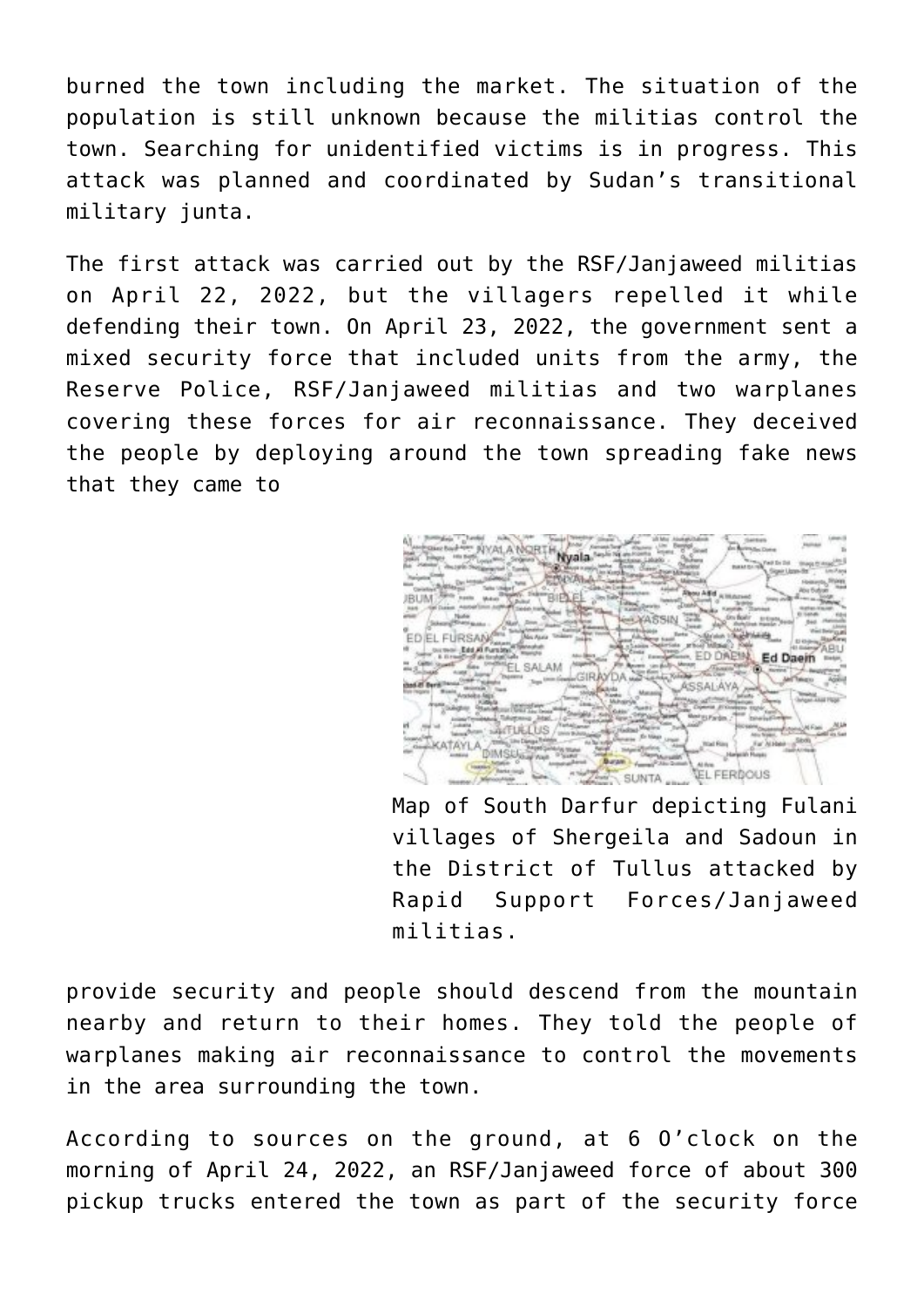that was already deployed the previous day. That force withdrew and was replaced by newly arrived RSF/Janjaweed militias with 300 trucks. Then, they opened fire indiscriminately killing people. They were reinforced by another force of RSF/Janjaweed militias riding motor-cycles, horses, and camels while the two warplanes supervised the attack. They killed several civilians, looted their properties, destroyed their settlements, displacing 20,000 inhabitants. These attacks on Darfur villages are continuing in Darfur from Jebel Moon, to Fulani villages in South Darfur as well as Adikong in Western Darfur. As of the morning of April 25, 2022, RSF/Janjaweed militias attacked resistance forces signatories of the 2020 Juba Peace Treaty in the West Darfur provincial capital of Al Geneina. Fighting is continuing. We appeal to the international community to investigate these wanton genocidal attacks against Darfur's indigenous people and undertake ways to protect them.



Western Darfur Map depicting crisis areas of Kereinik, Adikomg and Jebel Moon

Conclusion

Sudan is clearly a failed state as the military junta and their supporters control only the presidential palace precinct. All while there is no functioning government that could enforce public security and safety of its citizens. Lawlessness prevails in Darfur, the other conflict areas, and